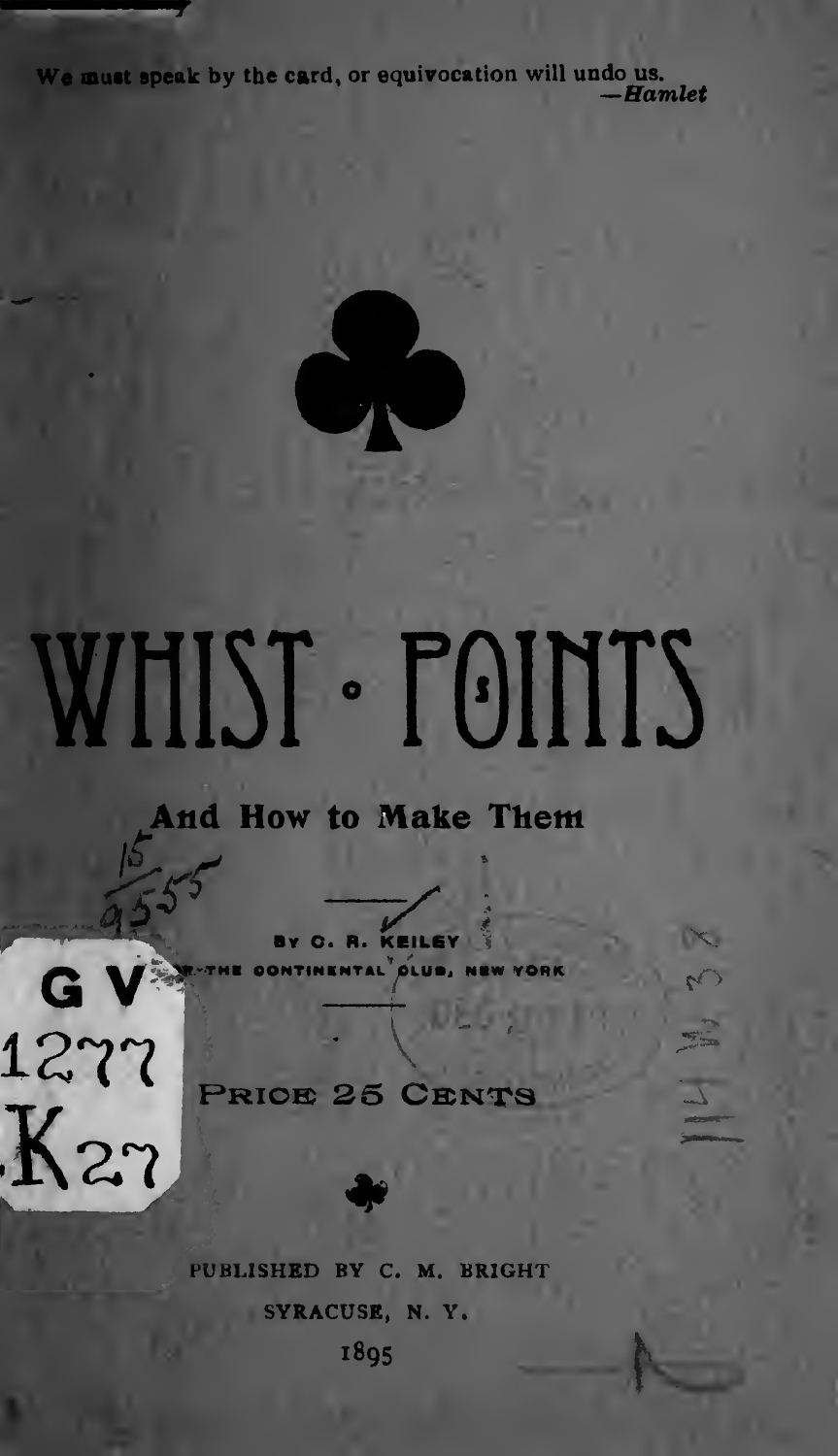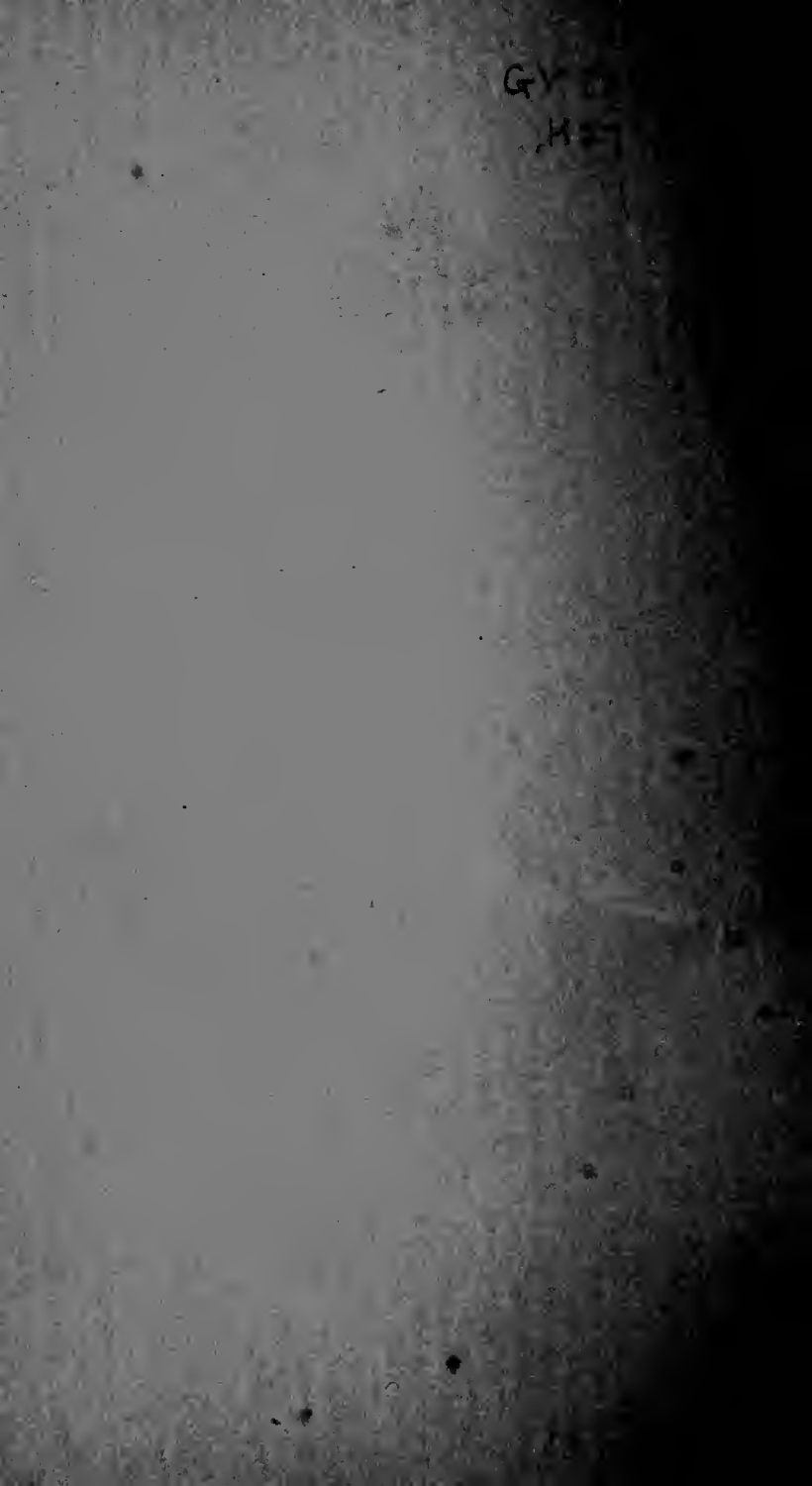

# WHIST POINTS

## And How to Make Them

 $\frac{1}{2}$ 

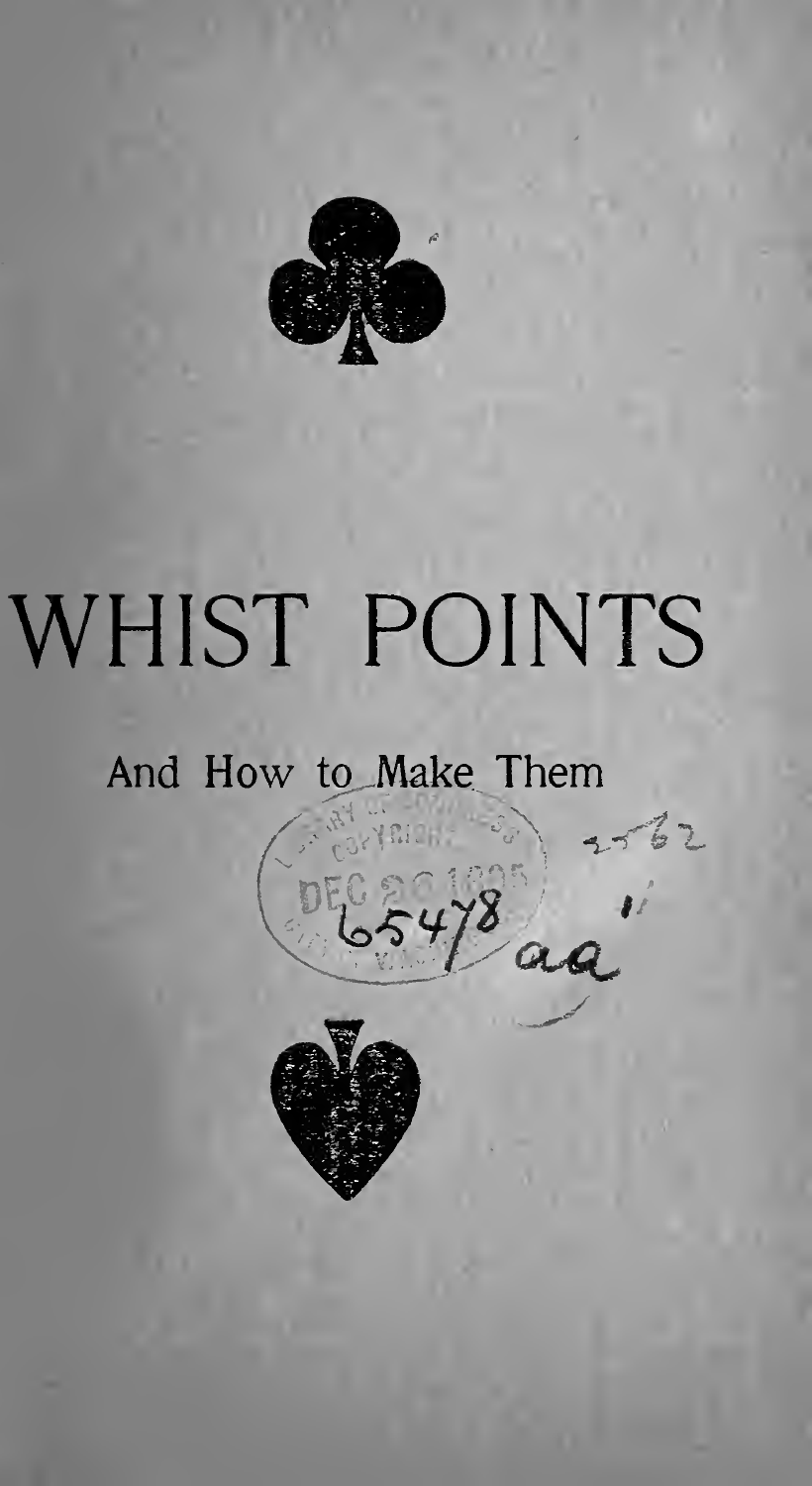COPYRIGHT, 1895 C. M. BRIGHT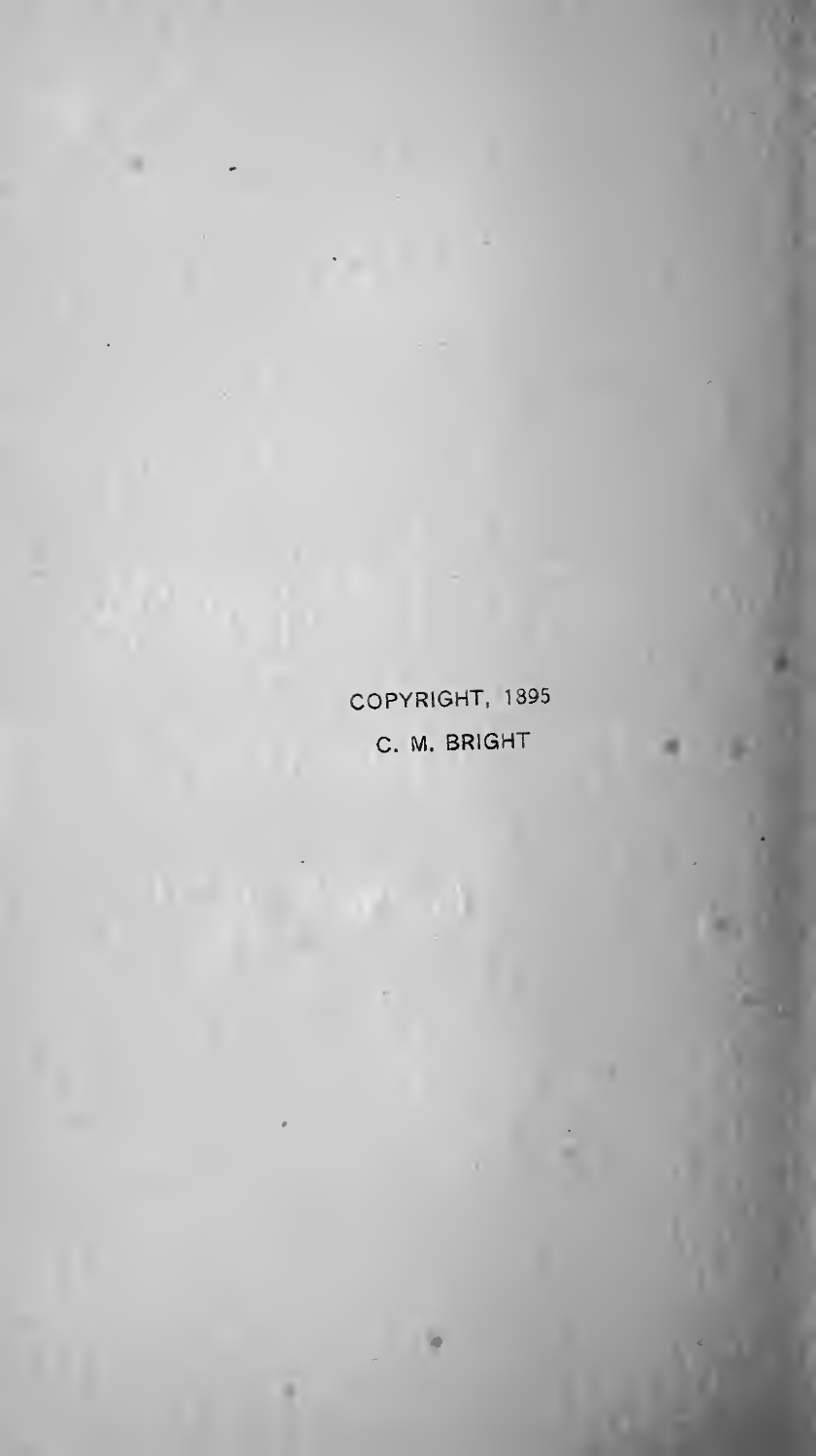### INTRODUCTORY.

This little book presupposes some knowledge of whist on the part of the reader, and is intended to contain suggestions rather than fiats. There isnothing new in it. The compiler has simply placed before the reader as concisely as possible some of the points of whist which he thinks are of the most importance in the development of a good game. He hopes it may be of assistance to the learner in stead of befogging him, as a more pretentious effort might do. There is a reason for every good play in whist. If the manner of making the play is given, the reason for it will occur to every one who can ever hope to become a whist player.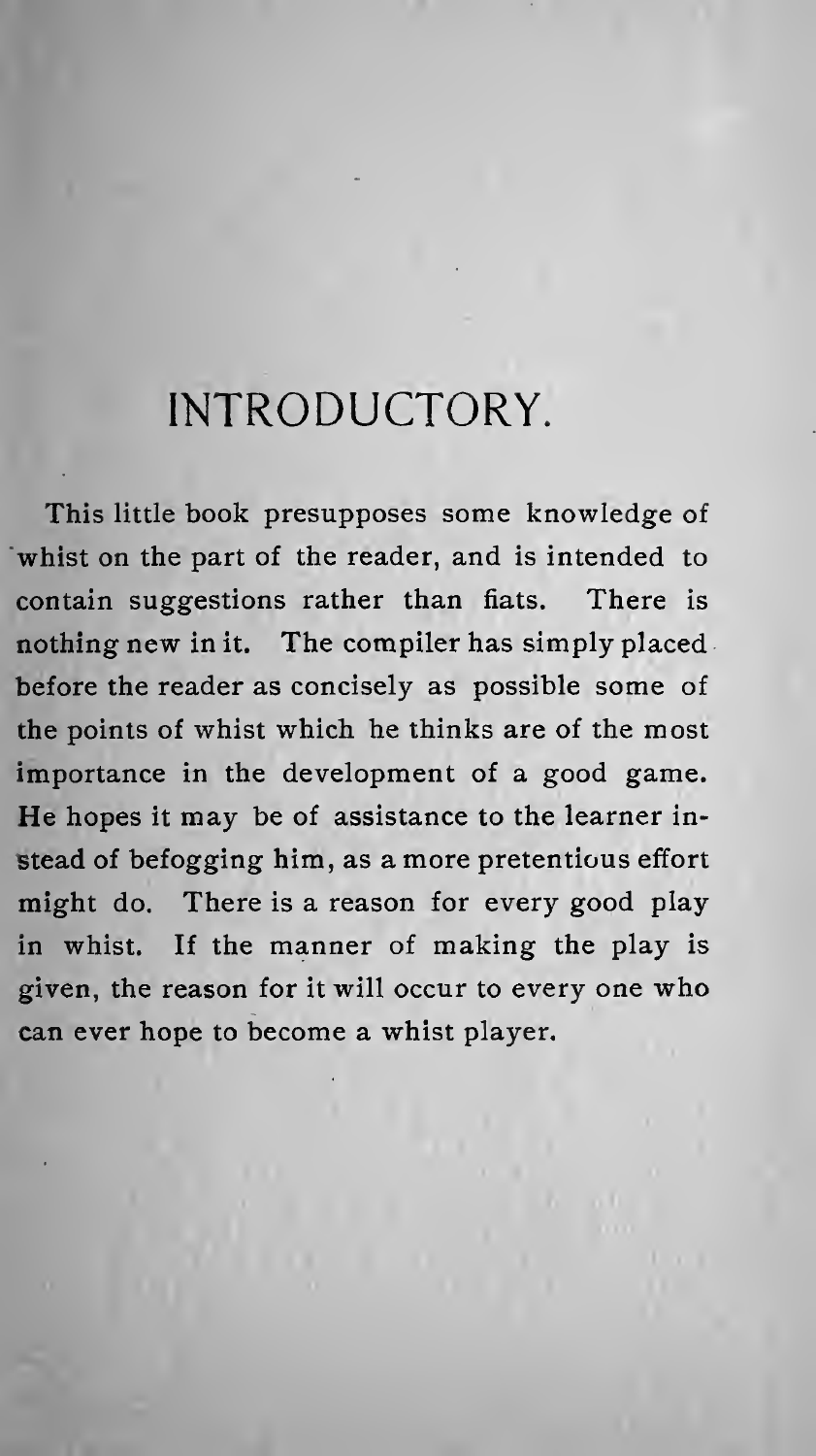# WHIST POINTS.

#### REGULAR LEADS.

Until you have mastered all the salient points of the game, and are blessed with a partner possessing equal intelligence and information, you will do well to follow the general rule:—Open your hand by leading your longest suit.

There are certain well established leads from combinations of high cards, which it would be well for every student of the game to learn. They are easy to remember, and are of great value in giving information regarding numerical and trick taking strength simultaneously,

#### ACE.

The ace is led from suits containing, ace-king and three or more small, ace and four or more small, and ace-queen-knave and one or more small.

With the first of these combinations lead ace, then king; from the second lead ace, then original fourth best : with the third lead ace and follow with queen, if suit contains four cards; if five, follow with knave. Even if to is with this last combination do not follow ace with it, as you give enough information both as to length and strength by the knave played second, without confusing your partner at all.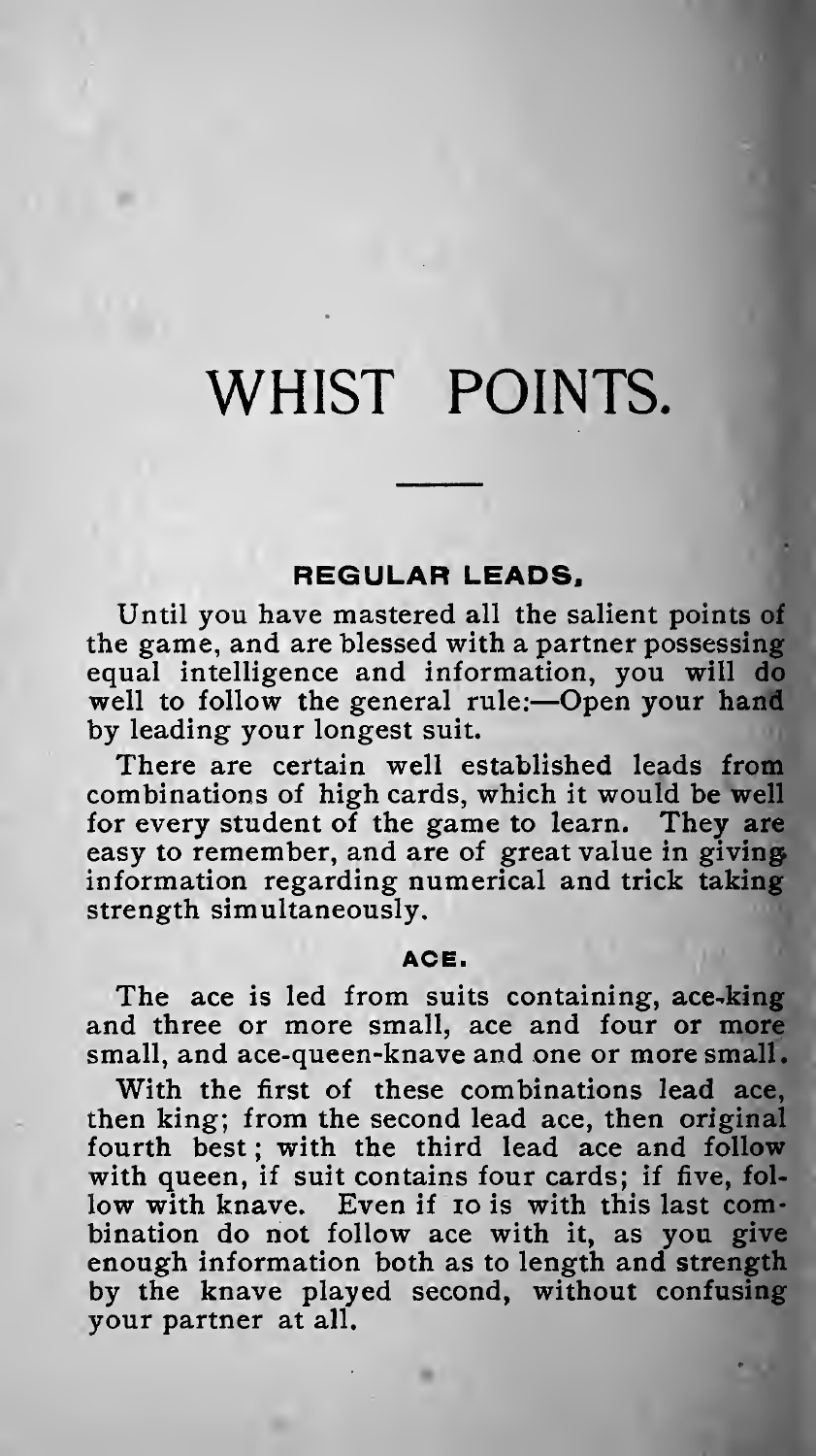King is led from a suit of four cards only, and denotes absolutely the possession of either ace or queen.

If led from ace-king combination follow with ace; if from king-queen, follow with lowest card, pro vided king wins. If, however, with ace-king you hold queen and small, follow with queen; or queen and knave, follow with knave.

If with king-queen you have knave, lead it second: with knave and 10, lead the 10.

Any of these cards winning after the king, pro claim the rest with you.

#### QUEEN.

Queen led declares at least five cards in suit, and is led from one of these combinations : Ace-king queen and two or more others ; king-queen and **Example 3** and two or more small ; queen-knave-io and two or more small \*

If played from first combination follow with ace, and partner will know you have just five cards;<br>with king, six or more. From the second combina-<br>tion follow with fourth best, providing queen wins.

Though the queen, from queen-knave-io combination, usually indicates five cards, it is often led from four; and if led from four, queen winning. follow with knave: if from five, follow with 10.

#### KNAVE.

Knave is led from ace-king-queen-knave and one or more small, and from king-queen-knave and two or more small; and declares absolutely at least five in suit.

With the first combination follow with queen if suit contains seven or more; with king if just six; with ace, if five. With second combination, follow with queen, if you held originally six or more;

<sup>\*</sup> Mr Work recommends 10 lead from this tierce instead of the old lead of 10 from king-knave-lO. <sup>I</sup> do not believe it is likely to be accepted, at all events not immediately.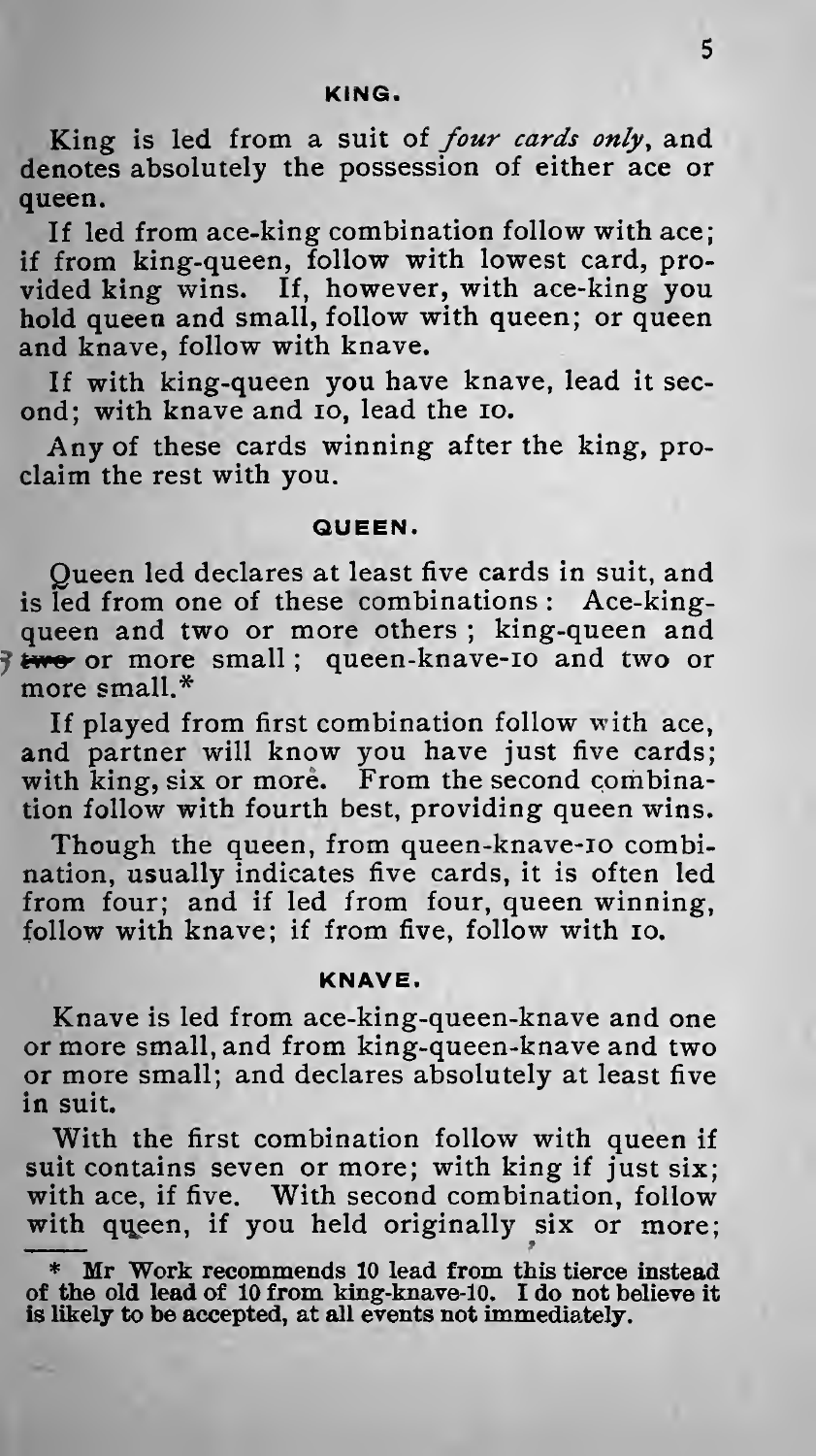with king, if five. Even if knave wins always follow with an honor. Knave is frequently, and sometimes with advantage, led from knave-10-9 and two small, but <sup>I</sup> do not recommend this play with only four in suit.

#### TEN.

The 10 is led from king-knave-io and two more. With only four in suit, most of the better players have discarded the 10 lead for fourth best.

#### NINE.

The 9 is led from ace-queen-10-9, or ace-knave-10-9 and denotes just four in suit, for, with five or more, the lead from this combination would be ace.

In every case in which the foregoing combinations do not occur, play fourth best as an original lead.

The preceding information does not refer to trump leads, as in that case the necessity for making high cards as soon as possible does not obtain. The most advanced players do not lead ace from less than seven trumps, unless coupled with one or more honors, and always lead low from five to ace king. But with five or more trumps headed by a sequence of three to ace, or three to king, they play the same as in lay suits, as the third round will almost invariably exhaust trumps.

#### IRREGULAR LEADS.

Many a hand contains a short good suit such as ace-king and small; king-queen and small; queenknave-io, or some similar combination, with the longest suit possibly a 9 and three smaller. It is usually better in such case to lead from the numerically weaker suit, for if you lead from your longer but weaker suit your partner may lead trumps to help you develop it. This isapt to be the case if he possesses fair trump strength, with one or more re-entry cards and some strength in<br>suit you led. There is less chance for deception There is less chance for deception here in playing from short suit. If your long suit happens to be four small trumps this lead is always preferable.<br>John Stein (1986)<br>John Stein (1986)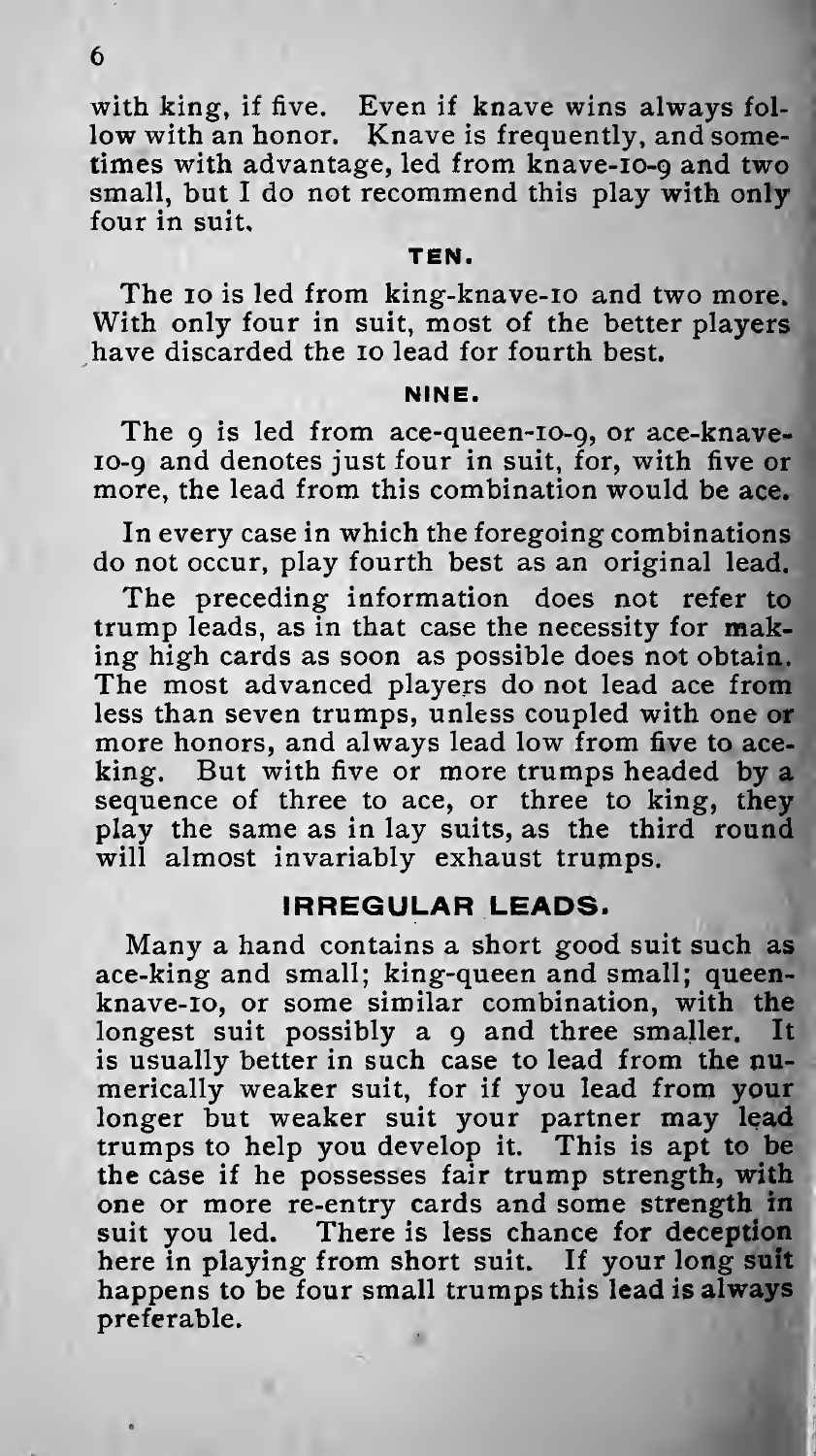As it is of course impossible to open with fourth best from a three card suit, lead your highest, and choose for this lead, if possible, some suit in which you have a sequence. The only exception to the lead of the highest is, when you have ace-king and small, lead king before ace.

If the hand consists of ace-king-queen, follow king with queen, then ace. Having opened with king your partner will read you for four at the most in the suit, and will not be greatly deceived as to length. If followed by queen, which also wins, partner knows you have ace with one or no small.

Never open a suit containing ace-king only as an initial lead. These are very valuable re-entry cards, if your partner has a suit which he desires led to him; or they may effectually block the establish ment of an adversary's suit.

The trump card has a considerable effect upon the opening of a hand, as, suppose a king, queen or knave is turned, and you have a fourchette to it; it is almost a sure loss of a trick to lead up to it, no matter how strong you may be in trumps. An irregular lead under these conditions is virtually a request for a trump lead from your partner.

A method of achieving this result, which is fre quently played, and is incorrectly called the Albany Lead," is to play the highest card of a three card suit, say lo or 9, which marks you with at least four trumps and a hand towhich you desire trumps led. The fall of cards and partner's hand will usually show him whether the lead is regular or not,

Foster has a variation of this play which <sup>I</sup> prefer for several reasons. It is to lead irregularly in your best suit, or at least a suit in which you have a stopper, say an ace or guarded king.\* The advantages of this are that, while giving the same infor mation as regards the trump strength, you are not declaring weakness in any specific suit, but are

 $*$  A favorite play illustrating this is to lead knave instead of ten from king-knave-10 and smaller.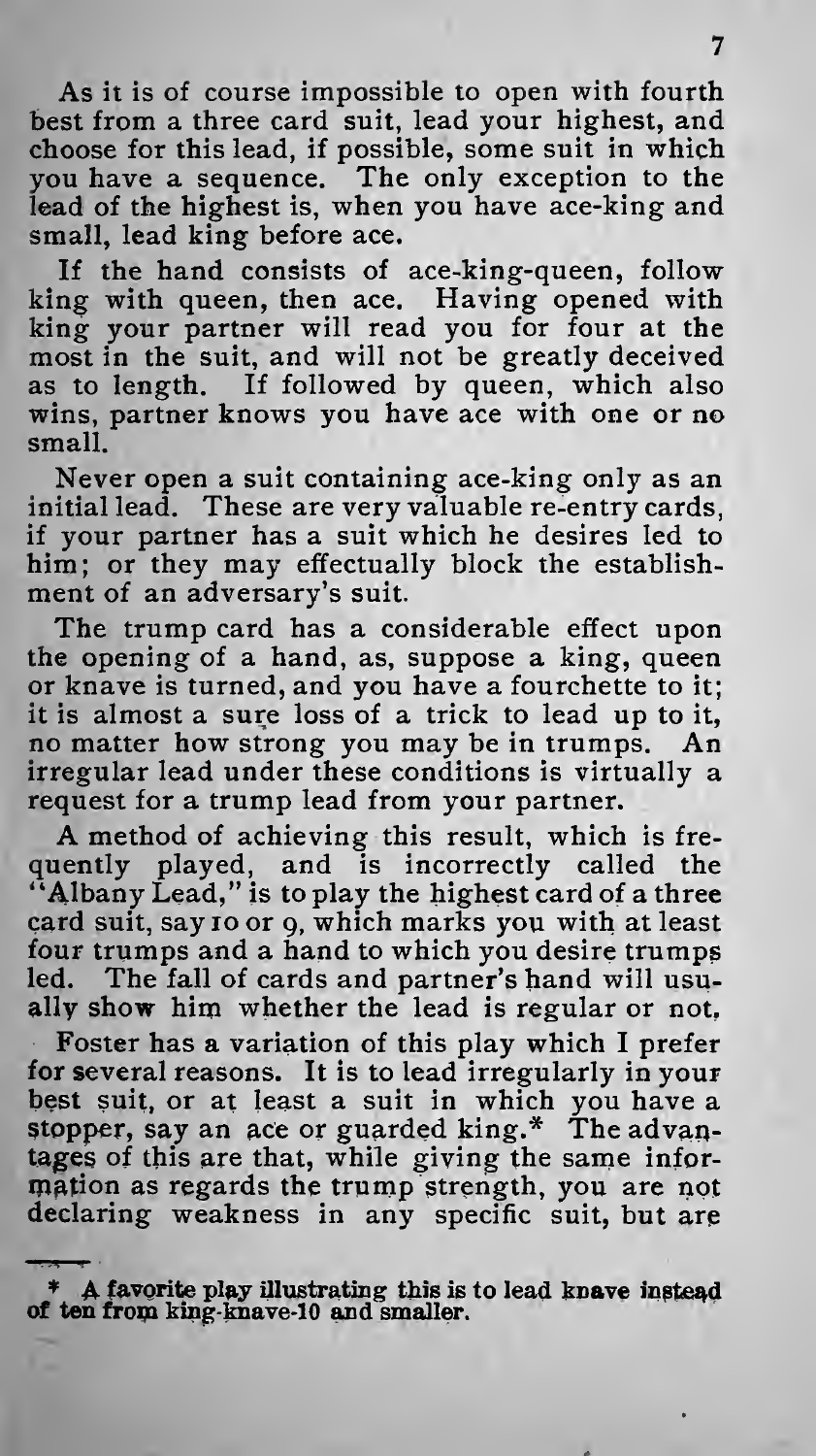either strengthening your own best suit, and are retaining at least some strength to retard your adversaries' suit.

In case of queen turned to right, and you as leader have ace-king-knave and others, it is a good play to lead king, then a lay suit. Your partner, as soon as he gets the lead, will play trumps, knowing you have ace certainly, and most probably knave and others.

Whenever there is an honor turned and you make <sup>a</sup>false lead, your partner will play irrespect ive of the number of his trumps, a card higher than the turn-up, if he has it. ' If he has only three trumps he of course plays the highest, and if it wins follows with the next lower; while if he has four he plays the highest and follows with the lowest. Then if he subsequently plays a higher trump he is marked with four.

Irregular leads after the first play are very frequent, and the lead depends very materially on the way cards have fallen. If at fourth hand you have taken a trick in a lay suit very cheaply, the pre sumption is that your right hand opponent is very weak in that suit. Unless you have some very strong suit to develop, it is a good play to lead up to this declared weakness.

If your partner, at second hand, has taken a trick with knave or 10, it is a good play when you get in to lead that suit, as ace-king cannot be to your left, or the leader would have played one of them. These leads through strength and up to weakness in your adversaries' suits are especially good when you have guarded honors or tenaces in other suits.

An irregular lead in the opening of a hand declares one of two things: either that you have no four card suit worth developing, or that you want your partner to lead trumps through an honor turned.

Regarding turned honors <sup>I</sup> would say, do not be afraid to lead up to an ace turned, if strong in trumps, as the ace must make in any event.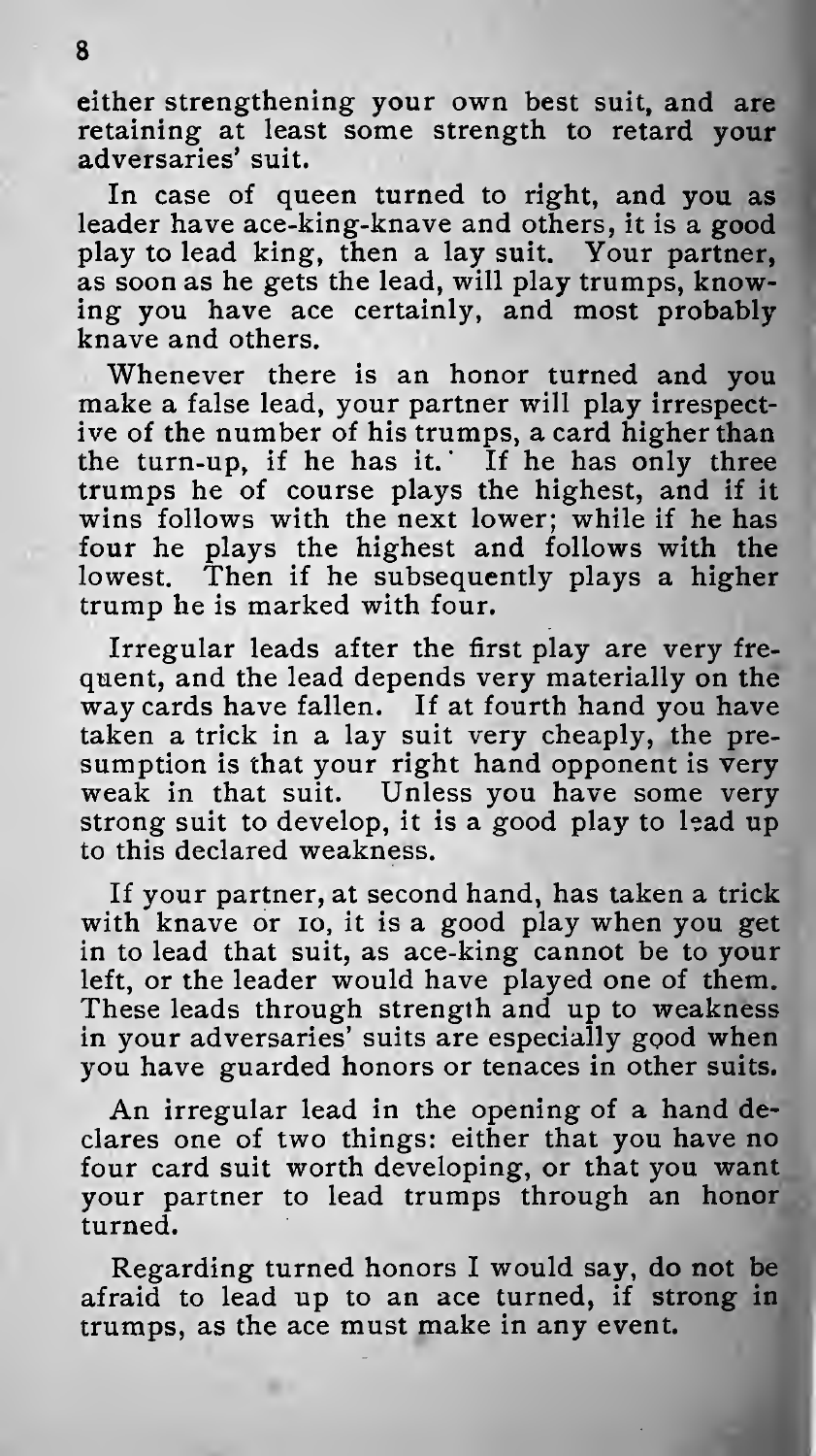With five trumps in hand it is usually advanta geous to open with a trump. So well recognized and- approved a feature of play is this that, until very recently "Lead trumps with five" had been re garded as a whist axiom. It is however a bad principle in whist to say "do" or "do not" and fol low a fixed rule invariably.

With a hand containing just five trumps, blank in one suit and weak in another, with a strong though not established fourth suit, <sup>I</sup> regard it as weak play to open with the trump. Unless you find your partner with some trump or lay strength, you may be materially aiding your adversaries.<br>Rather open from your strong suit, and subse-<br>quently call for or lead trumps. With five trumps,<br>however, and *all* the other suits weak it is better to lead trumps, for it is a fair presumption that your partner will have something in suits, and your trump hand must help him.

With six trumps or more, irrespective of the rest of the hand, it is better to lead them.

If you have one strong suit and fair re-entry cards in the others, <sup>I</sup> advocate leading trumps from three or even two ; but the practice of leading a single trump, simply because it is the only one you have, cannot be too heartily condemned.

With five or even four good trumps and one established long suit in your hand, say ace-king-queen and others it is better to lead a high card from this combination and follow with a trump.

If your right hand adversary does not respond to the last lead of trumps from you or your partner, do not stop leading simply because you draw two<br>for one. This is particularly true if your partner had led or called for trumps, or you have enough lead ing trumps to exhaust them and desire to establish a lay suit.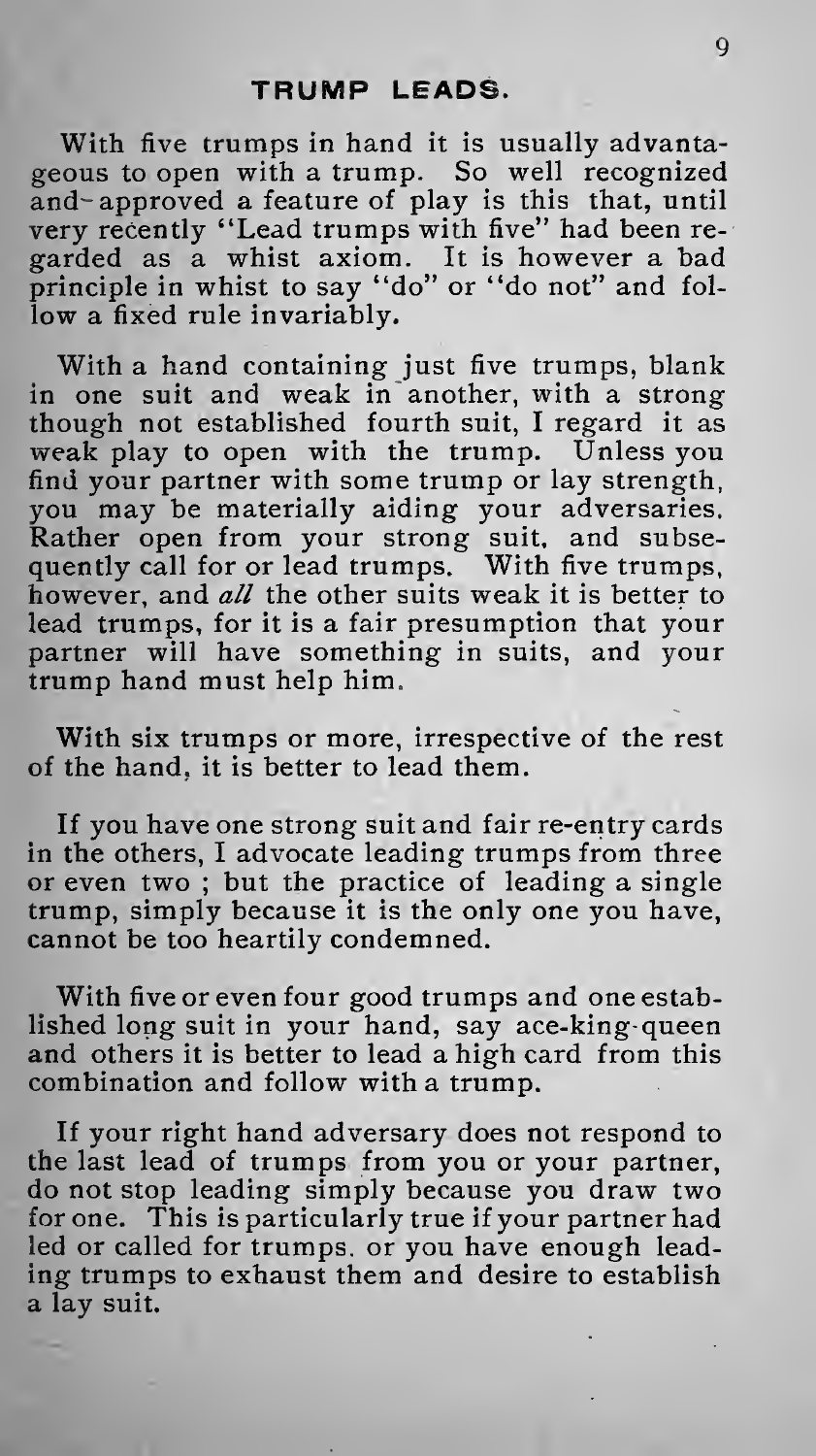When at any period of the game you are justified<br>in believing that you and your partner hold command of the lay suits, you should lead trumps irrespective of the number held, providing of course neither adversary has called. An over-cautious game in trumps is usually a losing one. Do not be afraid to lead when the game demands it.

#### SECOND HAND.

The usual rule is to play low second hand, but there are many exceptions to it. Careful second hand play often decides match games; and there is no other department of whist requiring so much judgment.

The leads, which I have called regular (usually denominated as American) together with the estab lished rule of playing fourth best as an initial lead from suits not containing the high card combinations, have greatly simplified the work of the second player. When a card lower than ten is an initial lead, as say 9,8, 7 etc , the higher cards in that suit which are out, not remaining in leader's hand, can be calculated by deducting the spots on card led from 11. Thus, if 9 is led, there are two cards, 8 led, three; 7, four; etc. It not infrequently hap pens that second hand has all the cards higher than the lead, barring those remaining in the leader's hand. He would then play his lowest of these lower cards; as, say, with eight led (8 from 11 leaves 3) second hand holds say, aee-queen-io, and possibly others, he plays 10.

With two or more high cards in sequence usually play the lowest of the sequence—thus, with king- q'ueen-knave, to low card led, play knave ; queenknave-io, play 10, whether you have others or not, unless you desire to call. (See Calls and Echoes.)

Holding ace-king with or without others play king second hand.

Holding king-queen, with two or more others,<br>play queen, but if you should have king-queen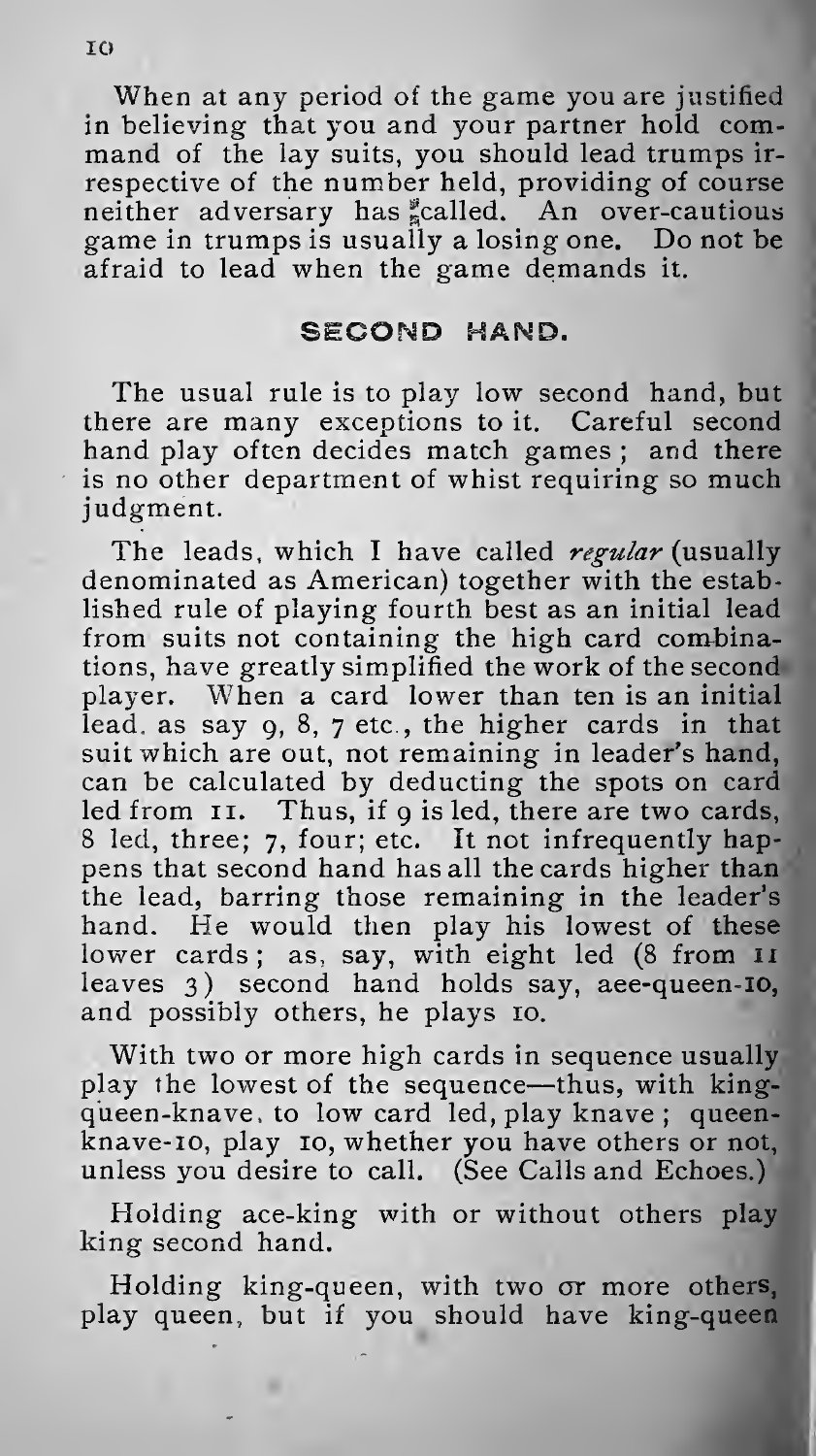only, or king-queen and one, it is occasionly a good play to put on king first, as it may induce leader to finesse on the return of the suit.

Holding ace-king-knave, play king first time.

Ace-queen-knave play knave.

Ace-queen-ten and small, if strong in trumps, play low ; if weak in trumps, or holding more than four in suit, play queen, except on eight led, then play ID.

Holding ace or king, together with 10 or 9 and one small, three in suit, it is usually advantageous to cover  $7$  or  $8$  led with the  $9$  or 10

Holding king-knave ten, play 10.

With king-knave only, play king (A play dis-<br>cussed frequently between H N. Low and the writer, and found to be advisable.)

With king or queen and one small, play low, unless  $8$  or  $q$  is led; then play the honor.

#### TRUMPS.

When trumps are led you must manage second hand somewhat differently. Though your adversaries are leading the trumps it may frequently be to your advantage to have the trumps out, as say you have a strong established suit with fair or good re-entry cards, the sooner trumps are ex hausted the better it will be for you. With such a hand, holding ace-king and one or more others, play low second hand. In fact, as a general rule, with ace and king do not play either of them at second hand unless queen is led. But if you have a cross ruff established and your hand contains ace and others, you may not want trumps out, and it is good whist to play your ace on the first lead of trumps, and continue the ruff.

With king or queen and one small in trumps, I advocate playing the honor always at second hand to low card led unless trumps are led in response to a call. Then play low.

When knave is led and you hold ace and others, play ace if the lead is an initial one from that hand, for the leader probably holds king-queen-knave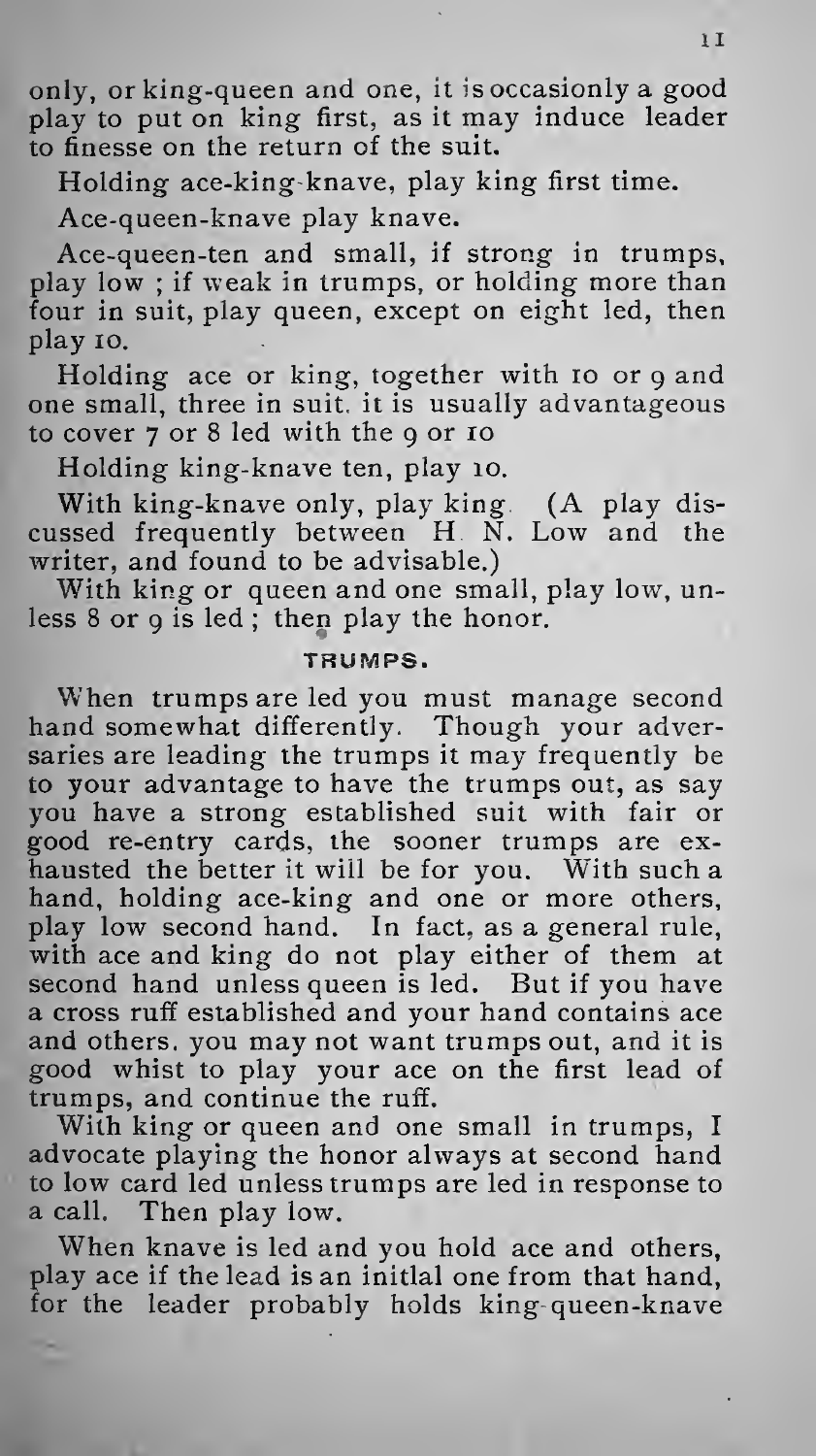with two or more small, and your ace may be sub sequently trumped.

With 10 led, holding ace-queen, with or without others, play queen. Holding queen and one, play queen. Queen and others, play low,

Play ace to king or queen or knave led, unless to king led you may, if holding ace-knave and one, pass it.

Play ace to any card led if your hand contains six or more cards of the suit, as on the subsequent lead it may be trumped.

With any fourchette to a high card led (that is the card next higher and next lower) cover the lead : this can not hurt your hand and may either take the trick, or prevent third hand from finessing to ad vantage. Apply this rule both to trump and lay suits.

#### THIRD HAND.

The leader's partner has to give information or take tricks. He can always do one or the other of these ; sometimes both. It is of the utmost value to the leader to know whether his partner islong or short in his suit ; so, even where there is no possibility of blocking the suit, if he has four cards he should show it. The way to do this is, if a card which is a trick taker is led by partner, third hand plays third best instead of lowest, and on the fol lowing trick, should he not have to take it, he plays second best. Leader will know, as the lowest has not fallen, and no one has called, that the lowest, with another card, are held by his partner. This may prevent him leading a third time, thus giving one of the opponents an opportunity to trump, and the other to discard.

If on first lead partner plays his lowest, leader can read him for three only at most in suit.

If third hand is expected to take a trick the usual play is highest card, unless holding a high se quence, then play lowest of sequence. This is subject to exceptions, as, with ace-queen, to low card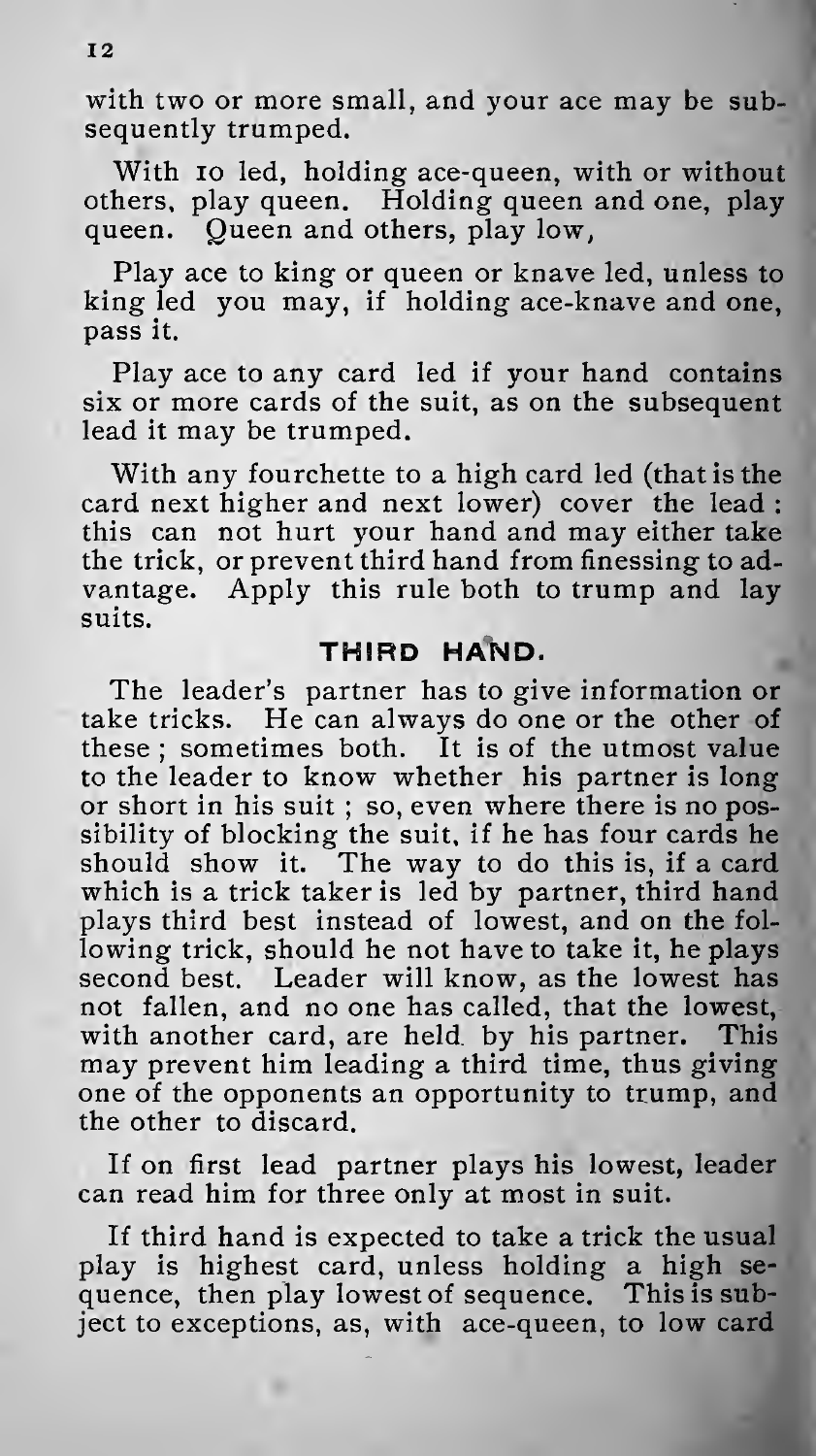led, play queen. Ace-queen-knave, play knave. If strong in another suit, and desirous of retaining <sup>a</sup> sure re-entry card, third hand may sometimes finesse knave from ace-knave ; but under no conditions play knave from king-knave. It is a losing finesse, far oftener than a winning one.

Should third hand take trick it is frequently advisable to return partner's lead rather than open a weak suit. If he should do this with only three cards initially in the suit he returns highest ; if four or more, fourth best. Partner will understand weakness, and will play cautiously.

If partner leads knave initially and you have ace and are strong in trumps, it is usually advisable to take the knave and lead trumps. With ace and one small to either knave or queen led, play ace, and if weak in trumps return the low card. In trumps third hand has considerable liberty of judgment al lowed. He cannot lose his high cards, as in lay suits ; and as partner may oftimes be leading from top of three, with a strong hand outside, it may be preferable to finesse even if sure of losing this one trick. It is better to retain some trump strength for subsequent play rather than blank his hand of trumps, and possibly put himself at his opponents' mercy.

If third hand, however, takes trump trick, or at any time takes a trick after partner has led trumps. he should immediately lead a trump if he has one. The exceptions to this are few, and it requires some knowledge of the game to be able to violate this rule without injury.

#### FOURTH HAND.

Considerable skill is required to play fourth ad vantageously. It frequently pays to pass a declared trick, as, say you have a very weak hand and could not open any suit without deceiving partner, if the trick is taken to your right, let it alone, and give your partner the advantage of having the play come to him, Or if king is led and you hold ace-knave and one, it is sometimes good play to pass, as it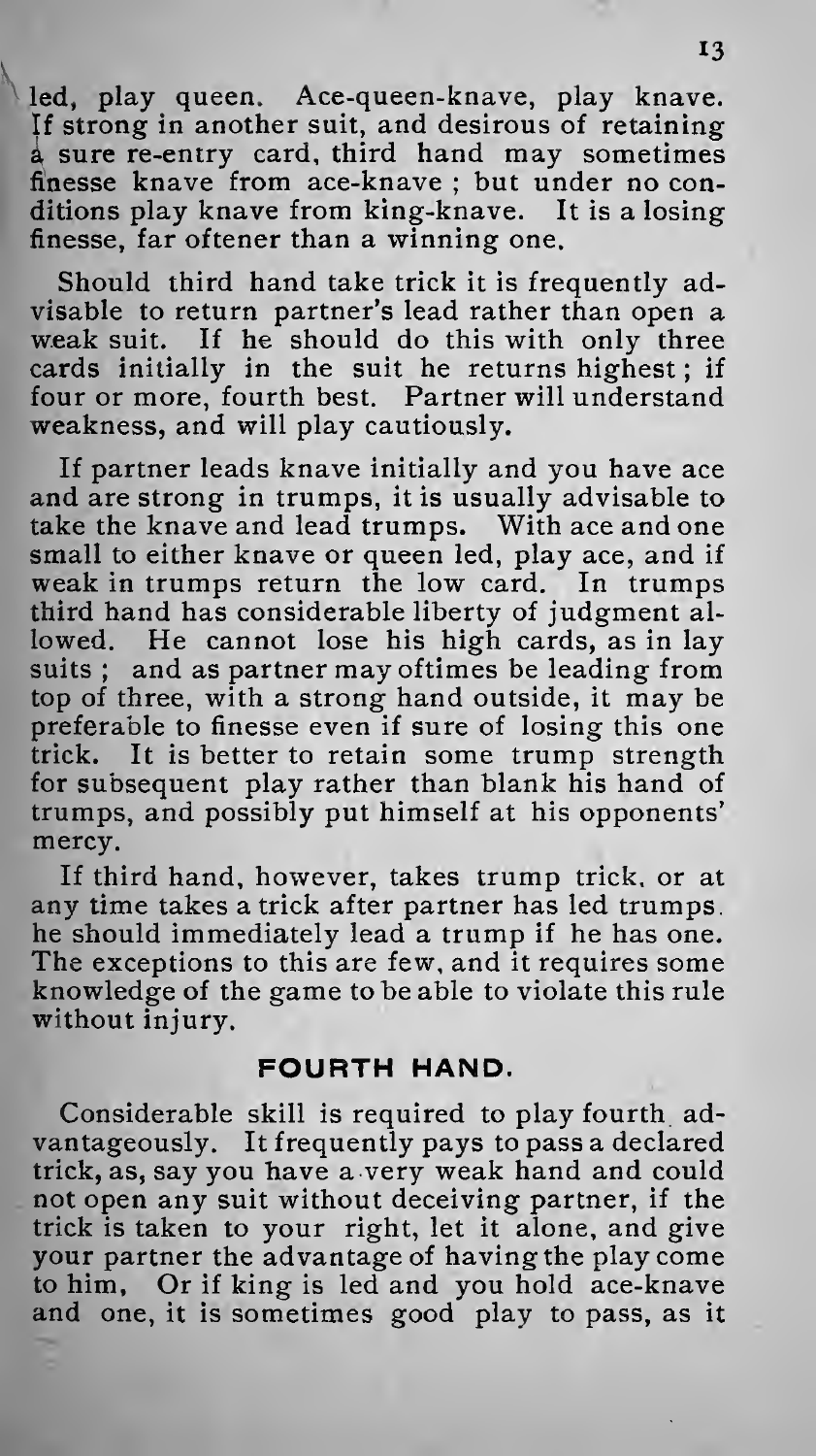may happen that the leader, reading ace with his partner, and having apparently a sure established suit, and one other suit fairly good, will lead trumps. If your trump hand is strong, and you have another suit with any strength in it, this may help you materially. If, however, the knave comes to you uncovered, it is rarely good play to remain off, as all good players will follow with an honor, and you may lose your ace by partner trumping the subsequent trick. Knave being led only from five or more, it is very probable some one may be short on second round—your partner just as likely as your adversary.

If second hand has played a fairly high card to trump lead, partner with ace and two or more small, can frequently pass the trick to advantage; as the leader, if his partner does not retain the ace, will read it in the second hand and be tempted to finesse deeply against it, thus giving second hand an opportunity to make a smaller card, say a knave or 10 if he should have it.

It is sometimes good play to take partner's trick. <sup>A</sup> simple example is when, say an eight is led, sec- ond hand plays lo and holds the trick, fourth hand having queen and one small, three small trumps, and indifferent suit cards, if he plays queen and re turns the small one, partner should immediately read the situation, and give him a chance to use a small trump, by ruffing.

Or as <sup>a</sup> more complex situation : earlier in the game partner has opened <sup>a</sup> suit, strength in which is declared at his right. If you can read the cards correctly it is very frequently of great advantage to take a trick even if it is your partner's already, and lead through this strength up to your partner.

If there is no very good reason existing why fourth hand should desire not to lead it is his duty to take any trick he can with his lowest trick taking card. Coups at fourth hand are sometimes disastrous, and unless the player is quite advanced they are good things to avoid. If you have placed the

14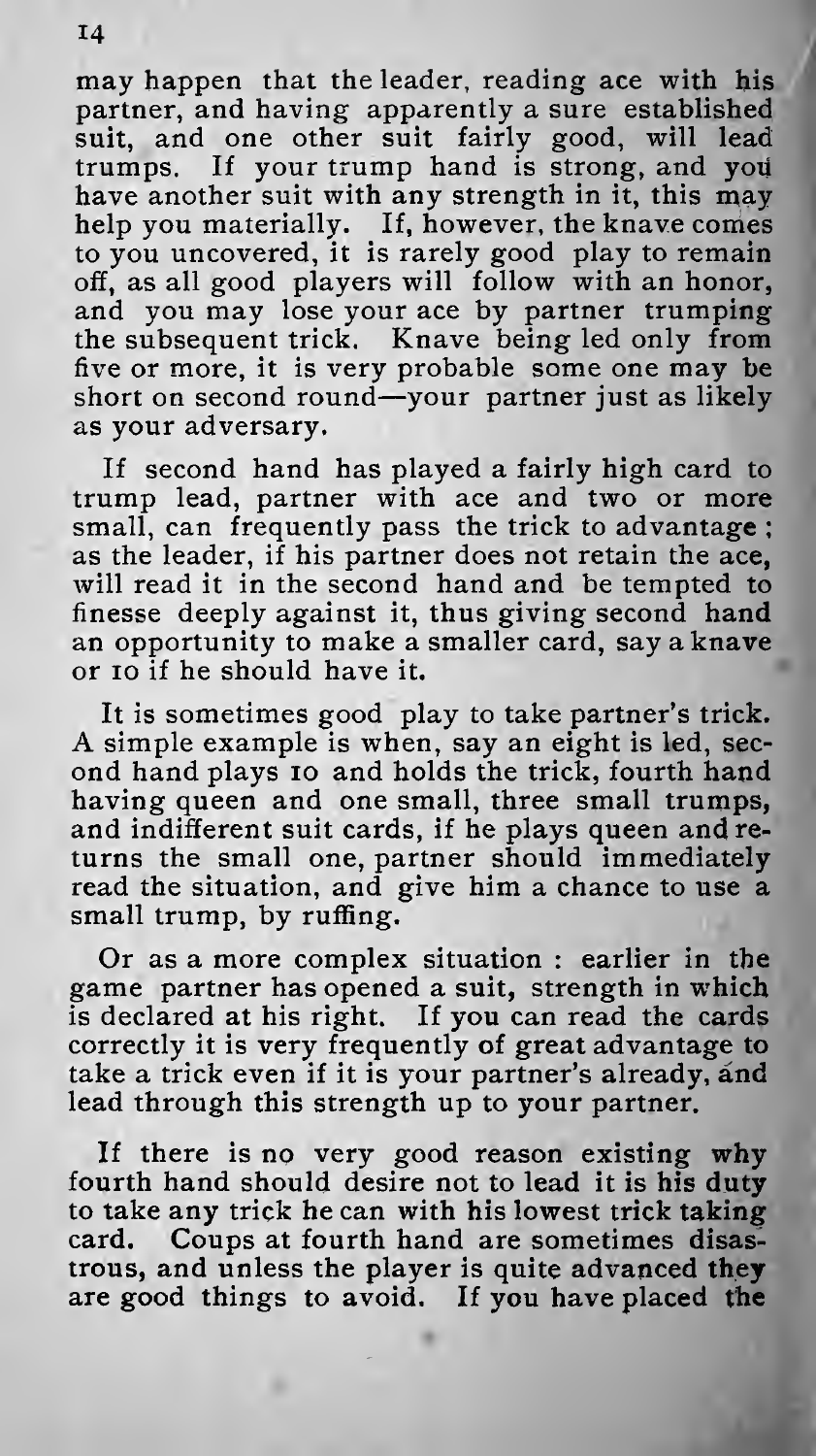cards correctly, however, do not be afraid to make the most of your information and pick up any stray trick you can by under or over play.

#### CALLS AND ECHOES.

A call for trumps is made by playing an unnecessarily high card and following with a lower. As, say, a trey on king led, followed at any time by the deuce. It was formerly regarded to mean that the party calling not only desired trumps, but could, unaided, make the odd trick. But as in the modern game the two hands are played by the partners as nearly as possible like a unit, the call is simply used to demand trumps and tells partner that the caller is strong in trumps, and has either a suit of his own, or has the ability to help his partner's hand.

Some good players argue that you should never call on an adversary's lead. <sup>I</sup> cannot agree with them. If your hand demands a trump lead, let your partner know it as soon as possible. Do not call just because you have five trumps, but as a general rule <sup>I</sup> should say call if you have five trumps and a good lay suit ; or five trumps with may call by a single discard, as, should you pass a trick absolutely declared againstyou, partner should know you wish trumps led. Or should you discard on a doubtful trick a card as high as the 8 partner should lead trumps. Should two suits be led and you play a card to each of these as high or higher than the 8, unless the leads have indicated suits of great length, your partner should know you want trumps.

In line with the call is the echo, showing four or more trumps, to partner's call or lead, and is made by duplicating the trump signal either in lay suits or trumps. If your partner should get the lead and open with a low trump, you taking the trick, the return of your lowest indicates four, or no more, and the drop of the cards will usually show which. If your partner leads from one of the high card combinations in trumps, and you hold four, play your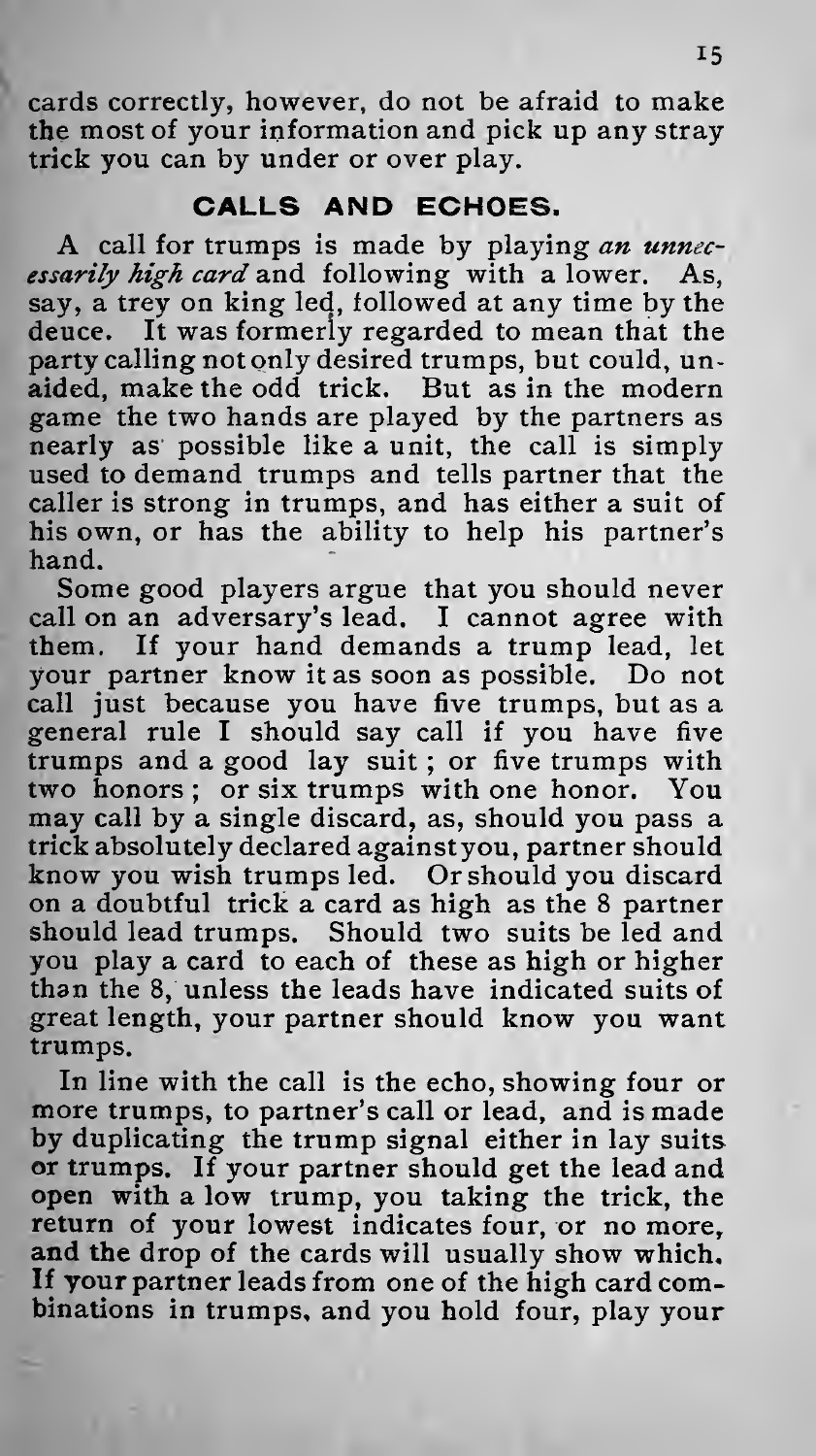third best and follow with fourth at the next opportunity. Deliberately forcing your partner after he has called indicates that you possess trump strength, and is equivalent to an echo. If partner passes a doubtful trick and you force him, you declare great trump strength, and it is equivalent to a call.

An opportunity for echoing with high cards is frequently offered and should always be utilized, This, with ace-king and two others, take trick with ace and return king, unless one of the others is queen, then take trick with ace and return queen. This marks you with the king and one or more others. If king-queen and two small, play king, and if it wins return queen. Partner will know you have at least four.

It sometimes happens that, although your part ner isnumerically strong in trumps and has called, you hold two or more honors. You should endeavor to show as nearly as possible your holding. Thus, with ace-king-queen only, lead king then queen ; ace-king-queen and one small, queen, then ace ; ace king-queen and two small, lead queen then king. Holding king-queen-knave only, lead<br>king, then queen ; king-queen-knave and small, queen, then king. Remember these leads are in response to a call. Otherwise they would show one more. It is not, as I have explained, always necessary to call with five trumps, but it is always obligatory for one partner to echo to the other's call when he has four.

#### RUFFING.

The general rule is to trump a doubtful trick, if you have only three trumps, and to trump a positively losing trick no matter how many trumps you have. But this general rule does not apply to every specific case. It is usually good whist to trump a doutful trick, with three trumps, because presumably your trumps will be of no value to you either to develop your own or partner's suit. And even should your partner have a card capable of winning

i6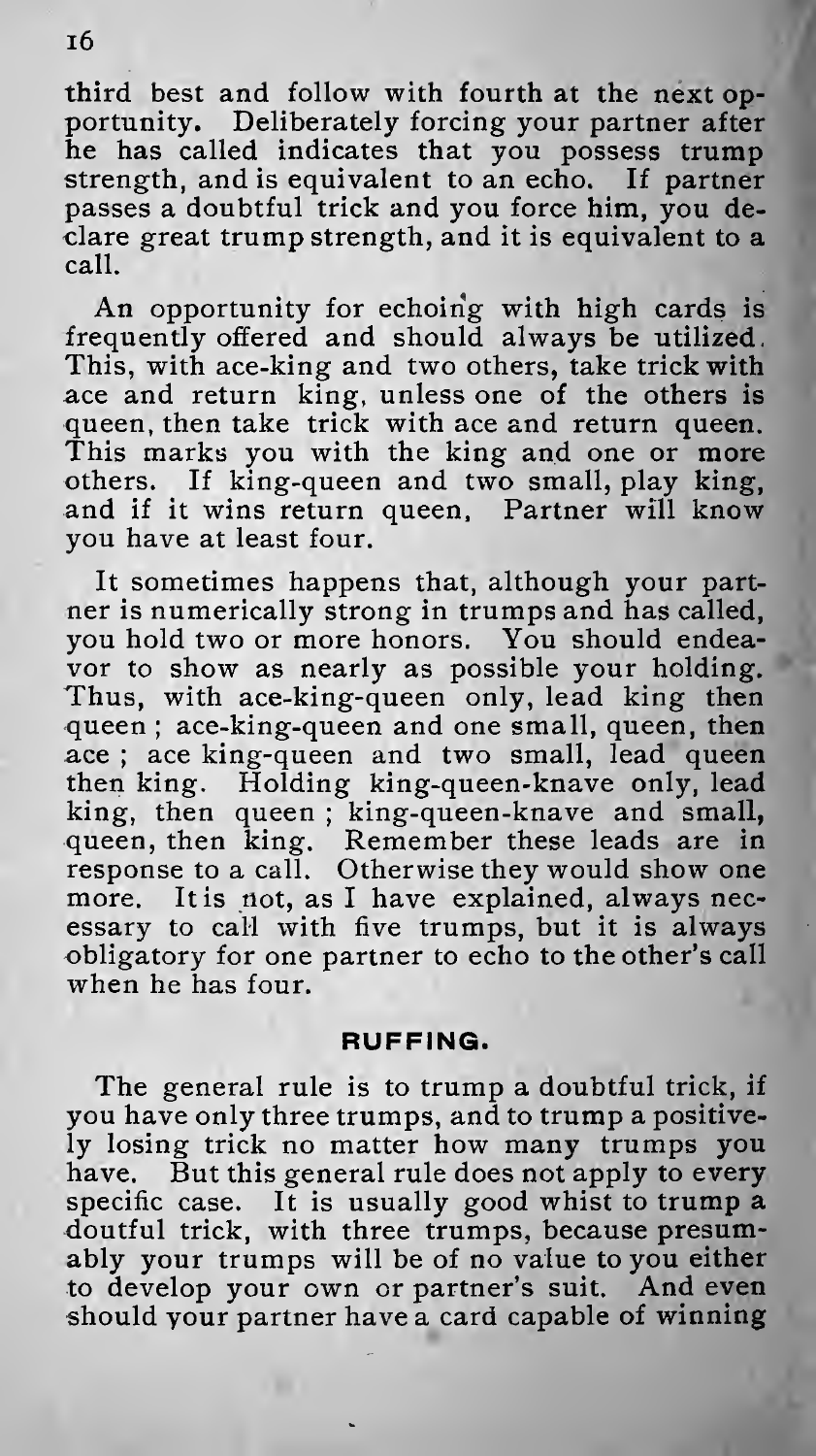the trick, it is well to retain as much strength as possible in the adversaries' suit. But if your three trumps are strong, say ace-king, or ace-queen, with a small one, and you have a strong or established suit, these trumps are too valuable to use for ruffing.

For the same reason do not invariably trump a trick declared against you. If you should have a hand of, say, four trumps including two honors, with a very strong suit of your own, it would be foolish to lose command of trumps and thereby ruin the chances of establishing your own suit simply to save one or even two tricks by ruffing.

With five trumps it is rarely good play to pass a trick which is positively declared against you. In fact, some strong players have recommended lead ing a singleton when you have five trumps, and no suit to develop, simply for the object of ruffing. think this is bad policy, and merely mention it to emphasize the preceding proposition.

If at any stage of the game the opponents have shown trump strength, either by calling or leading, and you have not trumps enough to balk their play. trump promptly any doubtful trick you can, unless the fall of cards prior to this trick has demonstrated quite conclusively that your partner holds the winner, in which case the trick could hardly be called doubtful.

Do not be afraid to trump a trick declared against you because the next player will over-trump; for if you pass the trick you give him the advantage of a discard which may, in fact often does, mean a clear gain of a trick.

If your partner should open a suit by lead of a queen, knave or 10, do not trump it, because these cards are led only from certain high card combinations before mentioned, and your trumping may prevent the establishment of his suit.

This restriction of course applies only while your partner continues leading high cards. Should he at any time lead a low card in the suit it is your duty to trump, if you have refused on a prior trick, as he is deliberately forcing you.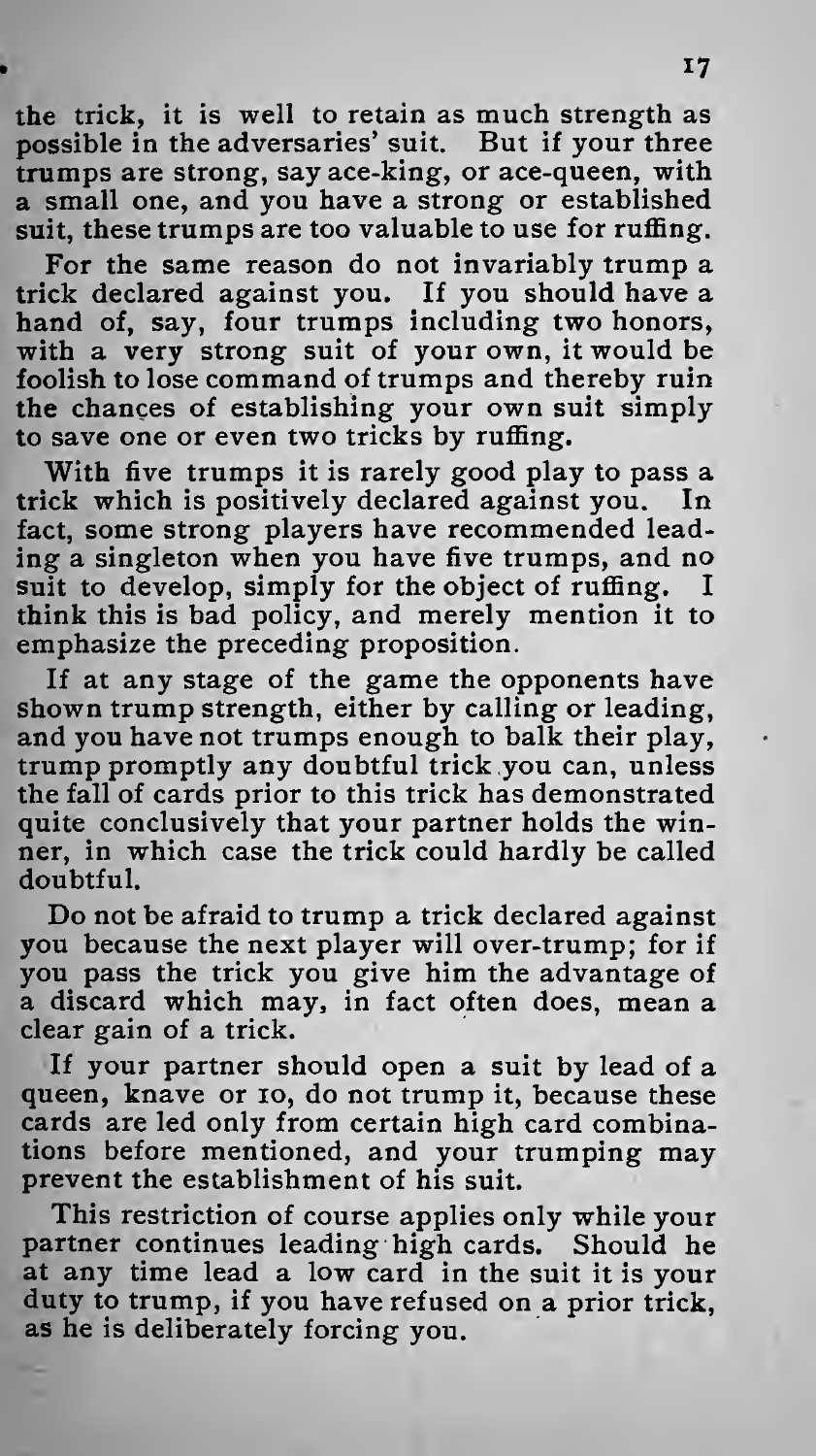#### DISCARDS.

The regular rule for discards is to throw away a card of your weakest suit. This however is subject to the following modifications : Should trump strength be declared against you, discard from your best protected suit. This gives direct information as to your best suit, and allows you at the same time to husband whatever strength you may have in your weak suits.

When your partner has led trumps, or declared strength in them, if you have an opportunity to discard—holding one long suit with singly guarded honors in the others, it is better to discard a higher and then a lower card in your long suit rather than unguard your honors, as your partner might not<br>be able to give you your suit. Be careful to remember that this only applies when partner is strong, The reverse is implied when strength is with opponents. When partner leads trumps, and you have two suits which are very weak, discard ifpossible a card from each.

No matter who has led trumps, the discard of the highest card of a suit proclaims that it is absolutely established in the discarding hand.

The discard of the second best of a suit, unless followed by another, means absolute blankness in that suit. If it is followed by a lower one it signifies all between.

Never discard so as to blank your hand of the suit your partner has shown, unless you can take all the remaining tricks unaided.

It makes no difference who has led trumps your discard should be made on the presumption of declared or implied strength. If it is certain, or even very probable, that you and your partner have equal or nearly equal strength in trumps with your adversaries, your discard should be from weakness, even though the opponents have initiated the trump lead. Mr. Work recommends the discard from weakness at all times, and this is played by both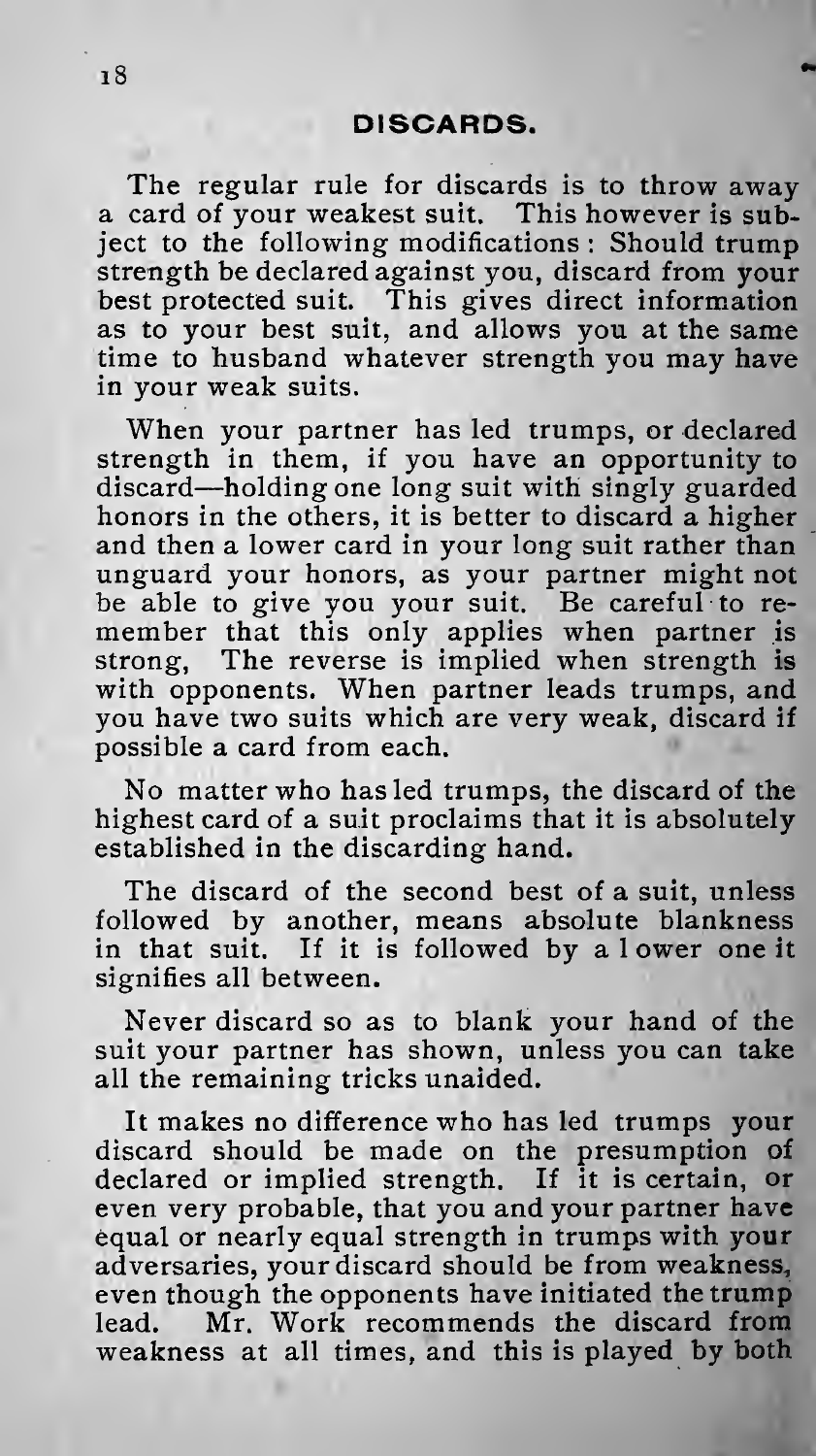the Hamilton and Philadelphia clubs. But as it is not generally accepted, it is well to follow the old rule as less likely to cause confusion.

#### SHIFTING THE SUIT.

If trumps are exhausted, or are declared with your side, should your partner be leading a suit in which you can give him no assistance, and you have a good suit of your own, ask him to change<br>his suit. This you do by playing a higher card This you do by playing a higher card followed by lower in suit he is leading.

#### INFERENCES.

To be able to discover from the cards played what must be in certain hands is necessary to good whisl. While you may not be able to place with absolute accuracy at all times the location of certain cards, yet by following the play you can draw fairly correct inferences. These are some easy examples:

A high card falling from any hand with apparently no intention of taking a trick should put you on your guard for a trump call from that hand.

Playing a card as high as an 8 on the initial lead of two suits, or the initial discard of an 8 from an unopened suit, denotes trump strength.

In the trump inferences do not misjudge a covercard, second hand, for a call.

Second hand, playing queen to low card led, infer either king or no more; or playing king, infer no more; or if more, ace or queen with them (see re-<br>mark on king-queen, second hand.)

Second hand plays ace to low card led, infer either no more, or very long suit.

If player has an opportunity to ruff and refuses, infer the possession of trump strength.

If partner forces the player, who has refeusd, itis a declaration of strength on part of the forcing partner, and is equivalent to a call.

If fourth hand takes a trick and immediately re turns the same suit, he is either quite strong in the suit or has no more : his partner can usually tell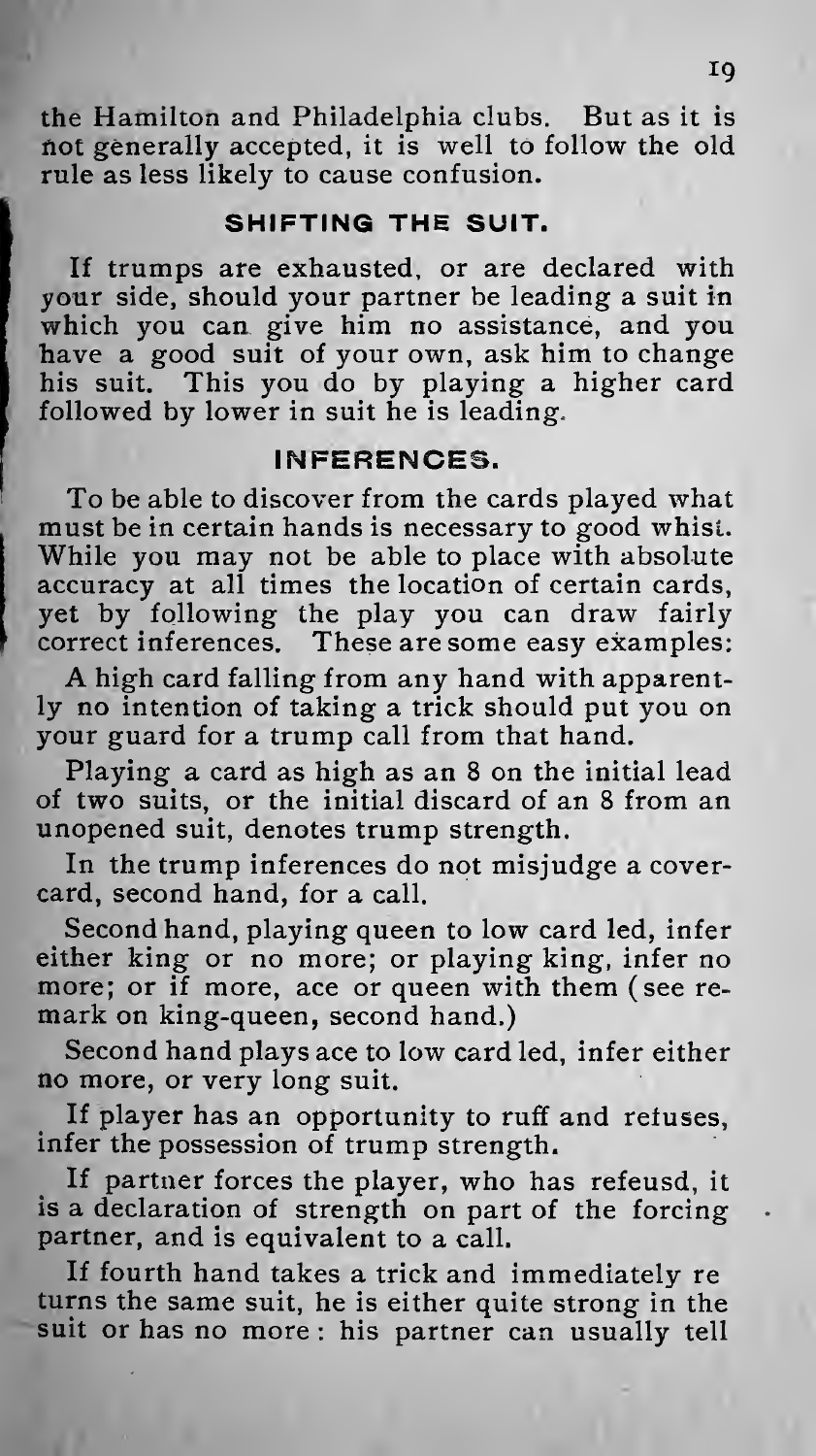which, as, supposing second hand to have ace queen, or ace-knave ; or king-knave with others, it probably means partner isblank.

If third hand returns leader's suit immediately, infer no strong suit is in his hand.

If second hand plays queen to 10 led and takes the trick, infer ace either with him or fourth hand, and leader with king and knave.

If second hand plays king or queen to 9 led, and takes trick, do not infer no more. It is proper to cover 9 with king or queen and one.

If any player should have a fourchette to high card led, the lead is irregular, or if the card should be covered by the next higher, the player holding the next lower knows the lead is false.

If leader plays a false card initially, with honor turned to his right, it is a trump call. With low trump turned, infer a hand with no good long suit.

If fourth hand takes a trump cheaply, do not in fer marked weakness in that hand; but if a lay trick, the inference is almost absolute.

If partner returns suit with his lowest card, he has two cards remaining, or no more. If the fall of cards leads you to suppose the latter is the case, he wants to trump.

If partner takes trick with king and returns queen it is a demand for trumps. Infer here a hand which would be improved by being led to rather than by leading.

Try to remember when you sit at the table that your partner is just as anxious to win as you are. and will play much better if you trust him. Work<br>the two hands together as much as possible. Inthe two hands together as much as possible. formation and aid make the modern game of whist.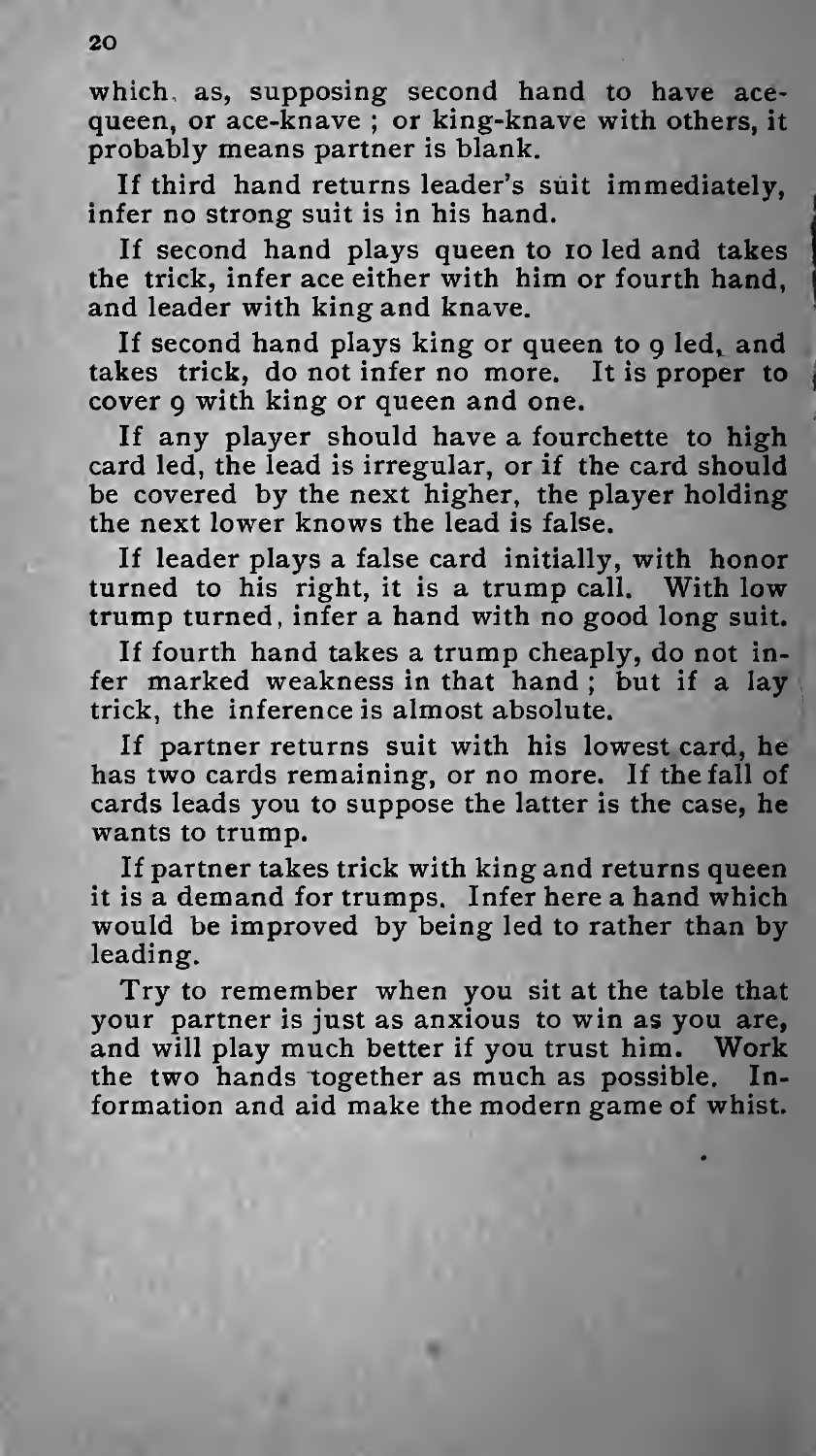